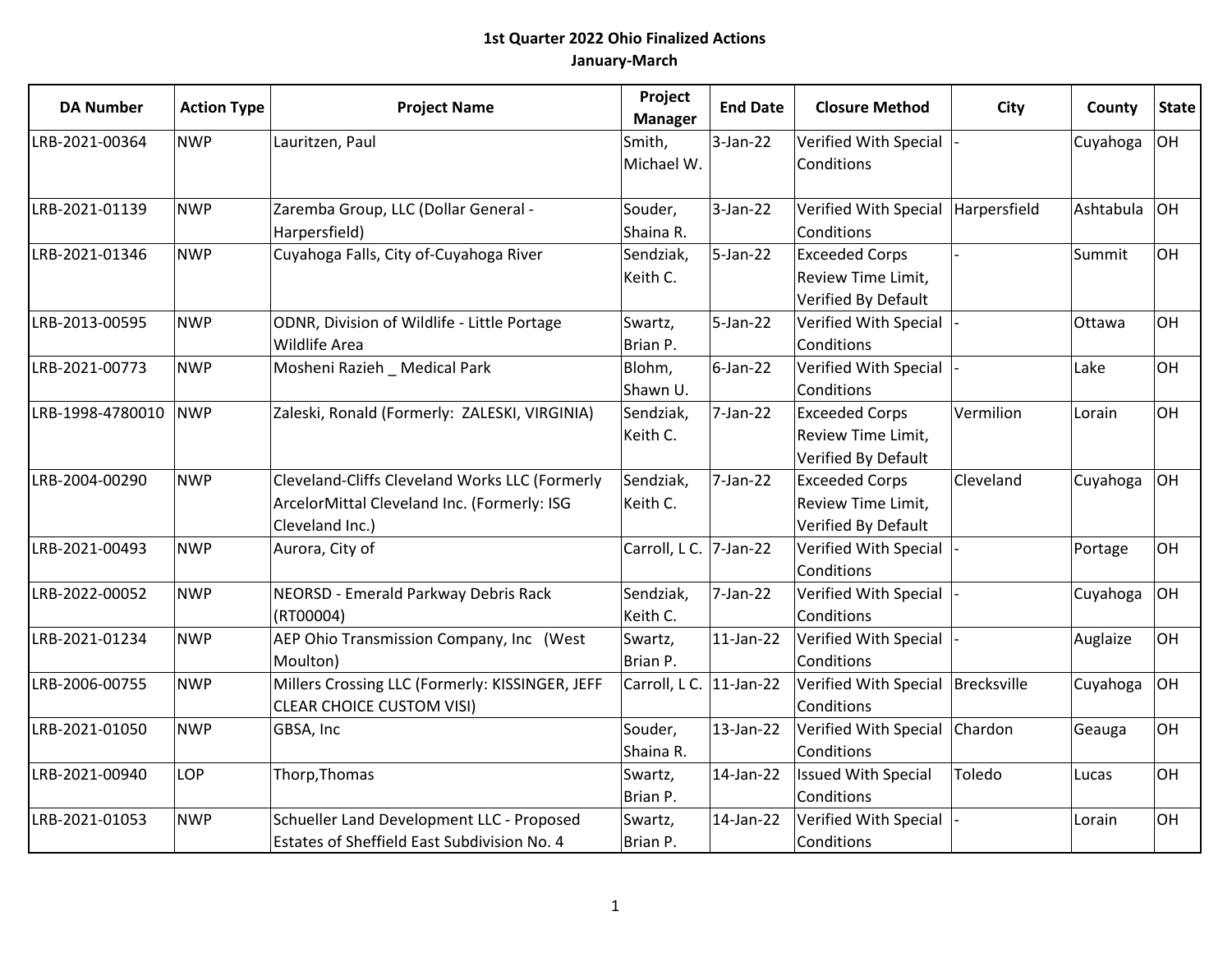| <b>DA Number</b> | <b>Action Type</b> | <b>Project Name</b>                                     | Project<br><b>Manager</b> | <b>End Date</b> | <b>Closure Method</b>               | <b>City</b> | County    | <b>State</b> |
|------------------|--------------------|---------------------------------------------------------|---------------------------|-----------------|-------------------------------------|-------------|-----------|--------------|
| LRB-2021-00515   | <b>NWP</b>         | Space Place of Macedonia                                | Sendziak,                 | 14-Jan-22       | Verified With Special               |             | Summit    | OH           |
|                  |                    |                                                         | Keith C.                  |                 | Conditions                          |             |           |              |
| LRB-2021-01280   | <b>NWP</b>         | <b>Toussaint Watershed Conservancy</b>                  | Swartz,                   | 18-Jan-22       | Verified With Special               |             | Ottawa    | <b>OH</b>    |
|                  |                    |                                                         | Brian P.                  |                 | Conditions                          |             |           |              |
| LRB-2013-01134   | <b>NWP</b>         | Richard E Jacobs Group - Avon Road                      | Sendziak,                 | 18-Jan-22       | Verified With Special Avon          |             | Lorain    | OH           |
|                  |                    |                                                         | Keith C.                  |                 | Conditions                          |             |           |              |
| LRB-1992-00318   | <b>NWP</b>         | Rumman, George (Formerly BENAVIDES, JOHN)               | Swartz,                   | 20-Jan-22       | Verified With Special               |             | Wood      | OH           |
|                  |                    |                                                         | Brian P.                  |                 | Conditions                          |             |           |              |
| LRB-2021-00106   | <b>NWP</b>         | The East Ohio Gas Company, d/b/a Dominion               | Carroll, L C. 20-Jan-22   |                 | Verified With Special               |             | Ashtabula | <b>OH</b>    |
|                  |                    | Energy Ohio (DEO)-N Ridge-S Ridge Project               |                           |                 | Conditions                          |             |           |              |
| LRB-2021-01555   | <b>NWP</b>         | Vermilion Port Authority-South Street Launch            | Sendziak,                 | 21-Jan-22       | <b>Exceeded Corps</b>               |             | Erie      | OH           |
|                  |                    | Ramp                                                    | Keith C.                  |                 | Review Time Limit,                  |             |           |              |
|                  |                    |                                                         |                           |                 | Verified By Default                 |             |           |              |
| LRB-2021-01449   | <b>NWP</b>         | Maumee Watersshed Conservancy District -                | Swartz,                   | 26-Jan-22       | Verified With Special               |             | Hancock   | OH           |
|                  |                    | Civitan Park and Anchor Park Riffles                    | Brian P.                  |                 | Conditions                          |             |           |              |
| LRB-1984-47315   | <b>NWP</b>         | Amarcher, Nicole (Formerly: SCHEURMAN                   | Carroll, L C. 1-Feb-22    |                 | Verified With Special               | Cleveland   | Cuyahoga  | OH           |
|                  |                    | REYNOLD)                                                |                           |                 | Conditions                          |             |           |              |
| LRB-2021-00843   | <b>NWP</b>         | Detwiler Marsh/Mud Creek                                | Wetzel,                   | $1-Feb-22$      | Verified With Special               |             | Lucas     | OH           |
|                  |                    | <b>Restoration/Enhancement Project</b>                  | Paul F.                   |                 | Conditions                          |             |           |              |
| LRB-2021-00898   | <b>NWP</b>         | Humpal, Bert                                            | Wetzel,                   | 3-Feb-22        | <b>Exceeded Corps</b>               |             | Ottawa    | <b>OH</b>    |
|                  |                    |                                                         | Paul F.                   |                 | Review Time Limit,                  |             |           |              |
|                  |                    |                                                         |                           |                 | Verified By Default                 |             |           |              |
| LRB-2021-00181   | <b>NWP</b>         | DiGeronimo Development                                  | Stonemetz, 4-Feb-22       |                 | Verified With Special   Brecksville |             | Cuyahoga  | <b>OH</b>    |
|                  |                    |                                                         | Tina P.                   |                 | Conditions                          |             |           |              |
| LRB-2021-01348   | <b>NWP</b>         | Generation Pipeline LLC - wood County, Ohio             | Swartz,                   | 4-Feb-22        | Verified With Special               |             | Wood      | OH           |
|                  |                    |                                                         | Brian P.                  |                 | Conditions                          |             |           |              |
| LRB-2021-01240   | <b>NWP</b>         | <b>Stream &amp; Wetlands Foundation (Trumbull Creek</b> | Krakowiak,                | 7-Feb-22        | Verified With Special Rock Creek    |             | Ashtabula | OH           |
|                  |                    | H2Ohio)                                                 | Peter J.                  |                 | Conditions                          |             |           |              |
| LRB-2022-00115   | <b>NWP</b>         | NEORSD - Picha Lake Maintenance Project                 | Sendziak,                 | 7-Feb-22        | Verified With Special               |             | Cuyahoga  | <b>OH</b>    |
|                  |                    |                                                         | Keith C.                  |                 | Conditions                          |             |           |              |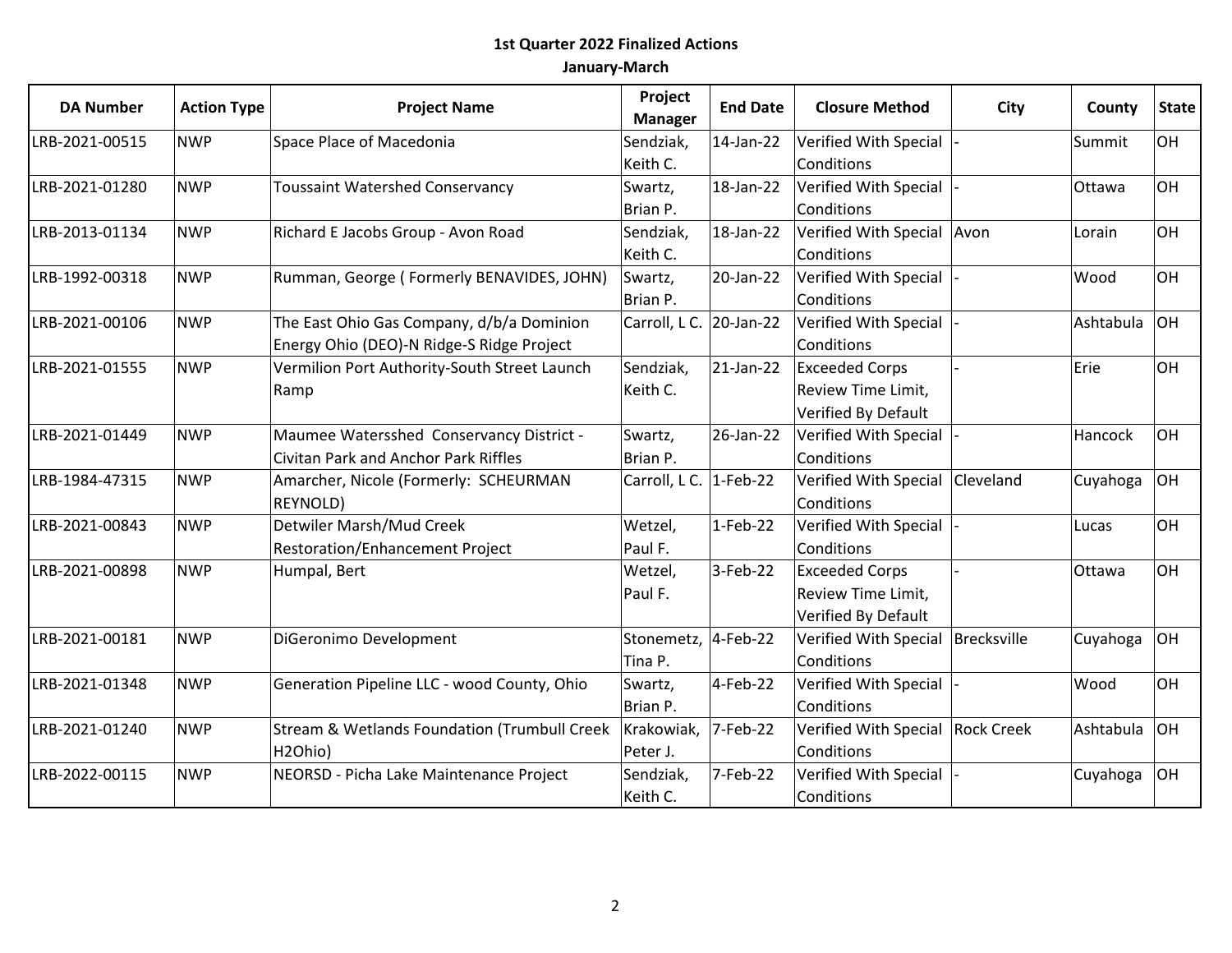| <b>DA Number</b>             | <b>Action Type</b> | <b>Project Name</b>                                     | Project<br><b>Manager</b> | <b>End Date</b> | <b>Closure Method</b>        | City             | County    | <b>State</b> |
|------------------------------|--------------------|---------------------------------------------------------|---------------------------|-----------------|------------------------------|------------------|-----------|--------------|
| <b>SP</b><br>LRB-2021-00239  |                    | McNamara, J                                             | Smith,                    | 8-Feb-22        | <b>Issued With Special</b>   |                  | Erie      | <b>OH</b>    |
|                              |                    | Michael W.                                              |                           | Conditions      |                              |                  |           |              |
| LRB-2021-01647<br><b>NWP</b> |                    | Johnson's Island Road Commission                        | Krakowiak, 10-Feb-22      |                 | <b>Exceeded Corps</b>        |                  | Ottawa    | <b>OH</b>    |
|                              |                    |                                                         | Peter J.                  |                 | Review Time Limit,           |                  |           |              |
|                              |                    |                                                         |                           |                 | Verified By Default          |                  |           |              |
| LRB-2021-01554               | <b>NWP</b>         | Columbia Gas Transmission LLC (NOPV-0034 Line Krawczyk, |                           | $11$ -Feb-22    | Verified With Special        |                  | Cuyahoga  | lон          |
|                              |                    | $L-2525$                                                | Joseph W.                 |                 | Conditions                   |                  |           |              |
| LRB-2021-00675               | <b>NWP</b>         | Saybrook Township                                       | Carroll, L C. 17-Feb-22   |                 | Verified With Special        |                  | Ashtabula | lон          |
|                              |                    |                                                         |                           |                 | Conditions                   |                  |           |              |
| LRB-2021-00694               | <b>NWP</b>         | PJWK Land Company, LLC                                  | Carroll, L C. 18-Feb-22   |                 | Verified With Special        |                  | Medina    | <b>OH</b>    |
|                              |                    |                                                         |                           |                 | Conditions                   |                  |           |              |
| <b>NWP</b><br>LRB-2021-01403 |                    | Lakewood Country Club                                   | Sendziak,                 | 23-Feb-22       | Verified With Special        |                  | Cuyahoga  | lон          |
|                              |                    |                                                         | Keith C.                  |                 | Conditions                   |                  |           |              |
| LRB-2021-01001               | <b>NWP</b>         | Clunk, John and Kimberly                                | Swartz,                   | 28-Feb-22       | Verified Without             | <b>Dutt Road</b> | Ottawa    | OH           |
|                              |                    |                                                         | Brian P.                  |                 | <b>Special Conditions</b>    |                  |           |              |
| LRB-2011-00029               | <b>NWP</b>         | Tiffin, City of-Rock Creek Wall Repair (Previously:     | Swartz,                   | 1-Mar-22        | Verified With Special Tiffin |                  | Seneca    | <b>OH</b>    |
|                              |                    | Tiffin, City of - Rock Creek Sewer Crossing)            | Brian P.                  |                 | Conditions                   |                  |           |              |
| LRB-2020-01535               | <b>NWP</b>         | Triban Investment, LLC                                  | Blohm,                    | $1-Mar-22$      | Verified With Special        |                  | Lake      | OH           |
|                              |                    |                                                         | Shawn U.                  |                 | Conditions                   |                  |           |              |
| LRB-1992-04756               | LOP                | DIG DEV VERMILION LAND, LLC (Formerly                   | Wetzel,                   | 4-Mar-22        | <b>Issued With Special</b>   | Vermilion        | Erie      | <b>OH</b>    |
|                              |                    | Waterwood Estate)                                       | Paul F.                   |                 | Conditions                   |                  |           |              |
| LRB-2022-00044               | <b>NWP</b>         | CTR Clean Logistics LLC. - Clean Energy Fueling         | Blohm,                    | 4-Mar-22        | Verified With Special        |                  | Summit    | OH           |
|                              |                    | Station                                                 | Shawn U.                  |                 | Conditions                   |                  |           |              |
| LRB-2022-00204               | <b>NWP</b>         | Metzler, Gregory                                        | Sendziak,                 | 4-Mar-22        | Verified Without             |                  | Medina    | OH           |
|                              |                    |                                                         | Keith C.                  |                 | Special Conditions           |                  |           |              |
| LRB-2022-00213               | <b>NWP</b>         | <b>NEORSD - Stafford Basin</b>                          | Sendziak,                 | 7-Mar-22        | Verified With Special        |                  | Cuyahoga  | lон          |
|                              |                    |                                                         | Keith C.                  |                 | Conditions                   |                  |           |              |
| LRB-1990-30876               | <b>NWP</b>         | <b>COPPER KETTLE MARINA</b>                             | Wetzel,                   | 8-Mar-22        | Verified Without             | lorain           | Lorain    | OH           |
|                              |                    |                                                         | Paul F.                   |                 | <b>Special Conditions</b>    |                  |           |              |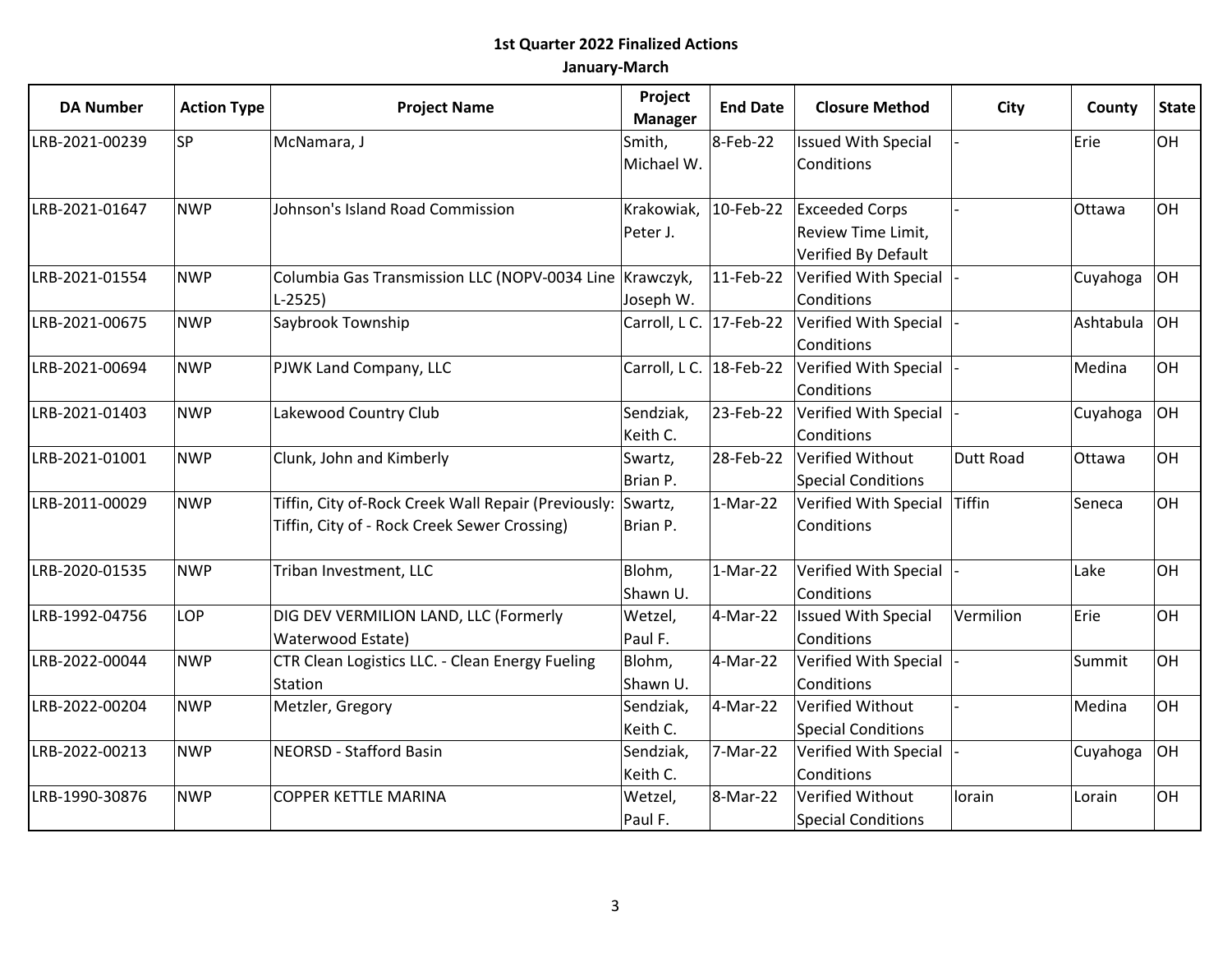| <b>DA Number</b>             | <b>Action Type</b> | <b>Project Name</b>                                                   | Project<br><b>Manager</b> | <b>End Date</b> | <b>Closure Method</b>                      | City | County    | <b>State</b> |
|------------------------------|--------------------|-----------------------------------------------------------------------|---------------------------|-----------------|--------------------------------------------|------|-----------|--------------|
| <b>NWP</b><br>LRB-2021-01567 |                    | Norfolk Southern Corporation-Bridge S-69.04                           | Swartz,                   | 10-Mar-22       | Verified With Special                      |      | Crawford  | OH           |
|                              |                    |                                                                       | Brian P.                  |                 | Conditions                                 |      |           |              |
| <b>NWP</b><br>LRB-2021-01240 |                    | Stream & Wetlands Foundation (Trumbull Creek                          | Krakowiak,                |                 | 10-Mar-22 Verified With Special Rock Creek |      | Ashtabula | lон          |
|                              |                    | H2Ohio)                                                               | Peter J.                  |                 | Conditions                                 |      |           |              |
| LRB-2020-01284               | <b>NWP</b>         | Case Ventures LLC                                                     | Kapusinski,  11-Mar-22    |                 | Verified With Special                      |      | Lucas     | OH           |
|                              |                    |                                                                       | Douglas J.                |                 | Conditions                                 |      |           |              |
| LRB-2021-00877               | <b>NWP</b>         | Project Management Consultants LLC - Sagamore Carroll, L C. 11-Mar-22 |                           |                 | Verified With Special                      |      | Summit    | OH           |
|                              |                    | <b>Hills</b>                                                          |                           |                 | Conditions                                 |      |           |              |
| LRB-2021-00903               | <b>NWP</b>         | Redwood USA, LLC - Brunswick Hills Subdivision                        | Wetzel,                   | 14-Mar-22       | Verified With Special                      |      | Medina    | OH           |
|                              |                    |                                                                       | Paul F.                   |                 | Conditions                                 |      |           |              |
| <b>NWP</b><br>LRB-2021-01553 |                    | Avon, City of-Avon Rd Sidewalk                                        | Swartz,                   |                 | 16-Mar-22 Verified With Special            |      | Lorain    | OH           |
|                              |                    |                                                                       | Brian P.                  |                 | Conditions                                 |      |           |              |
| LRB-2021-01167               | <b>NWP</b>         | UT Brandy Wine Creek Stream Restoration                               | Blohm,                    |                 | 21-Mar-22 Verified With Special            |      | Summit    | OH           |
|                              |                    | Project                                                               | Shawn U.                  |                 | Conditions                                 |      |           |              |
| LRB-2021-00469               | <b>NWP</b>         | Cleveland Metroparks-Hinckley Reservation                             | Swartz,                   |                 | 21-Mar-22 Verified With Special            |      | Medina    | OH           |
|                              |                    |                                                                       | Brian P.                  |                 | Conditions                                 |      |           |              |
| LRB-2021-00357               | LOP                | Riemenschneider, Christian                                            | Smith,                    |                 | 23-Mar-22   Issued With Special            |      | Cuyahoga  | lон          |
|                              |                    |                                                                       | Michael W.                |                 | Conditions                                 |      |           |              |
| LRB-2021-01465               | <b>NWP</b>         | <b>Cleveland MetroParks Johnson's Creek</b>                           | Blohm,                    |                 | 23-Mar-22 Verified With Special            |      | Medina    | OH           |
|                              |                    |                                                                       | Shawn U.                  |                 | Conditions                                 |      |           |              |
| LRB-2021-01449               | <b>NWP</b>         | Maumee Watersshed Conservancy District -                              | Swartz,                   | 23-Mar-22       | Verified With Special                      |      | Hancock   | OH           |
|                              |                    | <b>Civitan Park and Anchor Park Riffles</b>                           | Brian P.                  |                 | Conditions                                 |      |           |              |
| LRB-2021-01116               | <b>NWP</b>         | Springbrook Phase 2 Stream Restoration                                | Blohm,                    |                 | 25-Mar-22 Verified With Special            |      | Lake      | <b>OH</b>    |
|                              |                    |                                                                       | Shawn U.                  |                 | Conditions                                 |      |           |              |
| LRB-2022-00233               | <b>NWP</b>         | NEORSD - Unnamed Tributary at Brookside Road                          | Sendziak,                 | 25-Mar-22       | Verified With Special  Independence        |      | Cuyahoga  | lон          |
|                              |                    | (CH00147)                                                             | Keith C.                  |                 | Conditions                                 |      |           |              |
| LRB-2021-00499               | <b>NWP</b>         | Gallagher, Nolan                                                      | Blohm,                    |                 | 26-Mar-22 Verified With Special            |      | Cuyahoga  | loh          |
|                              |                    |                                                                       | Shawn U.                  |                 | Conditions                                 |      |           |              |
| LRB-1984-47120               | <b>NWP</b>         | Ashtabula Township Park Commission                                    | Blohm,                    | 28-Mar-22       | Verified With Special                      |      | Ashtabula | <b>OH</b>    |
|                              |                    |                                                                       | Shawn U.                  |                 | Conditions                                 |      |           |              |